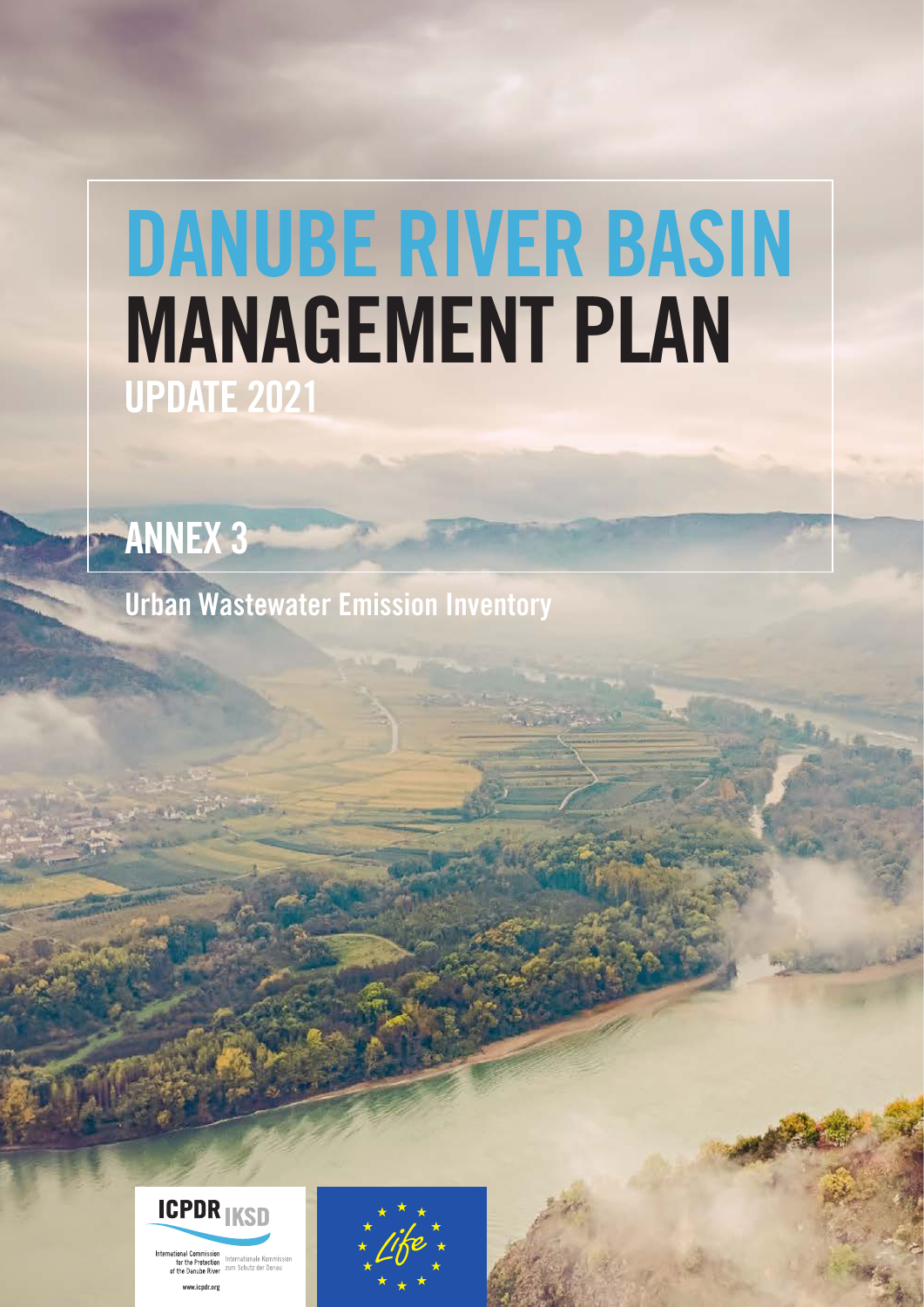Urban wastewater discharge data were collected from the countries in line with the reporting requirements of the UWWTD (non-EU countries used the same template). The data served the assessments of the point source organic substance and nutrient emissions via urban wastewater discharges for the reference year 2018. Summarizing tables of the data submitted are presented in the followings.

| $\tilde{\phantom{a}}$                  |                  |           |                |                |                |           |           |                | -              |           |                |                |                |                |              |
|----------------------------------------|------------------|-----------|----------------|----------------|----------------|-----------|-----------|----------------|----------------|-----------|----------------|----------------|----------------|----------------|--------------|
| <b>Collection and treatment system</b> | <b>DE</b>        | <b>AT</b> | <b>CZ</b>      | <b>SK</b>      | HU             | <b>SI</b> | <b>HR</b> | <b>BA</b>      | <b>ME</b>      | <b>RS</b> | BG             | RO             | <b>MD</b>      | <b>UA</b>      | <b>Basin</b> |
| NP-removal                             | 460              | 528       | 133            | 143            | 405            | 92        | 9         | $\overline{0}$ |                | 3         | 34             | 163            | $\mathbf{0}$   | $\overline{0}$ | 1,971        |
| P-removal                              | 76               | $\theta$  | 19             | 60             | 12             | 0         | $\theta$  | $\mathbf{0}$   | $\overline{0}$ | $\theta$  |                |                | $\theta$       | $\overline{0}$ | 169          |
| N-removal                              | 9                | 73        | 19             | 3              | 8              |           | $\Omega$  | $\mathbf{0}$   | $\overline{0}$ | $\theta$  | $\overline{0}$ | $\overline{2}$ | $\theta$       | $\overline{0}$ | 114          |
| Secondary treatment                    | 108              | 3         | 24             | 46             | 96             | 35        | 15        | 3              | ◠              | 23        | 9              | 125            | $\overline{2}$ | 11             | 502          |
| Primary treatment                      | 0                | $\theta$  | $\overline{0}$ | ി              | 28             | 0         |           | $\overline{0}$ | $\overline{0}$ | 2         | $\overline{0}$ | 9              | 3              | 2              | 53           |
| Collected but not treated              | 0                | $\theta$  | $\overline{0}$ | 3              | $\Omega$       | 4         | 27        | 25             |                | 94        | 18             | 39             | $\overline{2}$ | 15             | 228          |
| Addressed through IAS                  | 0                | $\theta$  | 6              | 87             | 65             | 6         | 56        | $\overline{0}$ | $\overline{0}$ | $\theta$  | 19             | 13             | $\theta$       | $\overline{0}$ | 252          |
| Addressed through local systems        | $\boldsymbol{0}$ | $\theta$  | $\overline{0}$ | $\overline{0}$ | $\overline{0}$ | 0         | $\Omega$  | 108            | $\overline{0}$ | 213       | $\overline{0}$ | $\mathbf{0}$   | $\theta$       | $\overline{0}$ | 321          |
| Not collected                          | 0                | $\theta$  | $\theta$       |                |                |           | 22        | 33             | 3              |           | 42             | 1,497          | 137            | 282            | 2,026        |
| <b>Total</b>                           | 653              | 604       | 201            | 345            | 615            | 138       | 136       | 169            |                | 342       | 123            | 1,849          | 144            | 310            | 5,636        |

#### **Table 1: Number of agglomerations according to collection and treatment systems (dominant technological level) and countries**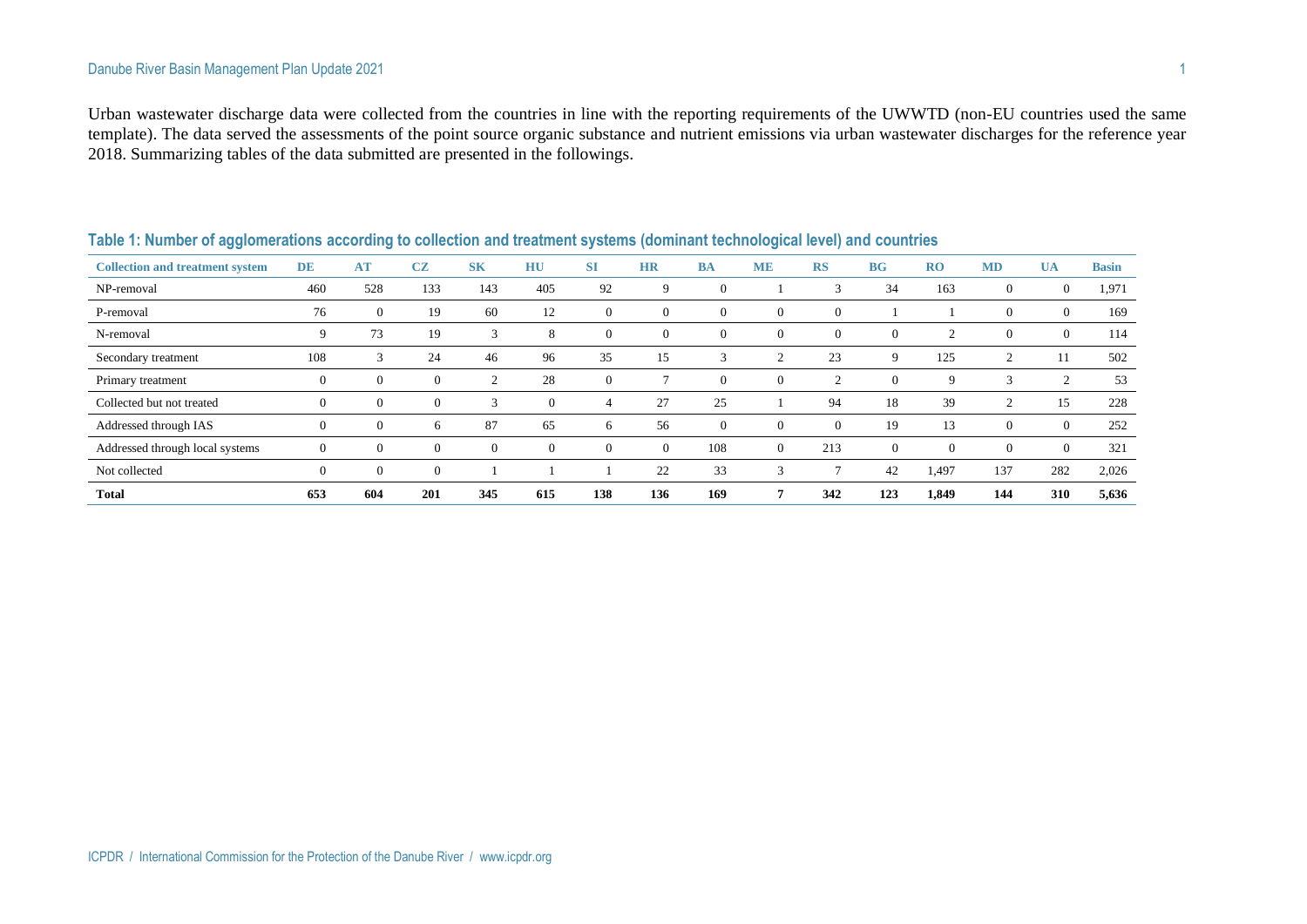| <b>Collection</b><br>and treatment<br>system | <b>DE</b>      | <b>AT</b>    | <b>CZ</b>        | <b>SK</b>    | HU         | <b>SI</b>      | <b>HR</b>    | <b>BA</b>      | <b>ME</b>      | <b>RS</b>      | <b>BG</b>      | RO           | <b>MD</b>      | <b>UA</b>      | <b>Basin</b> |
|----------------------------------------------|----------------|--------------|------------------|--------------|------------|----------------|--------------|----------------|----------------|----------------|----------------|--------------|----------------|----------------|--------------|
| NP-removal                                   | 11,693,316     | 13,549,068   | 2,143,176        | 3,165,720    | 10,117,479 | 849,708        | 405,156      | $\overline{0}$ | 32,000         | 193,836        | 2,517,870      | 11,617,809   | $\mathbf{0}$   | $\overline{0}$ | 56,285,138   |
| P-removal                                    | 274,643        | $\theta$     | 69,792           | 207,130      | 371,334    | $\overline{0}$ | $\theta$     | $\Omega$       | $\Omega$       | $\Omega$       | 19,924         | 13,496       | $\overline{0}$ | $\theta$       | 956,319      |
| N-removal                                    | 40,124         | 286,792      | 234,671          | 68,020       | 41,444     | $\overline{0}$ | $\mathbf{0}$ | $\Omega$       | $\Omega$       | $\Omega$       | $\overline{0}$ | 41,052       | $\theta$       | $\overline{0}$ | 712,103      |
| Secondary<br>treatment                       | 370,946        | 5,499        | 126,575          | 200,590      | 2,403,988  | 427,329        | 1,338,200    | 385,500        | 12,400         | 647,809        | 329,410        | 1,393,149    | 20,800         | 615,848        | 8,278,043    |
| Primary<br>treatment                         | $\mathbf{0}$   | $\mathbf{0}$ | $\mathbf{0}$     | 7,210        | 373,231    | $\overline{0}$ | 153,140      | $\mathbf{0}$   | $\overline{0}$ | 45,641         | $\theta$       | 419,482      | 45,900         | 31,291         | 1,075,895    |
| Collected but<br>not treated                 | $\overline{0}$ | $\theta$     | $\overline{0}$   | 17,520       | $\theta$   | 16,739         | 523,966      | 723,784        | 10,100         | 4,142,979      | 122,698        | 237,644      | 20,300         | 127,970        | 5,943,700    |
| Addressed<br>through IAS                     | $\mathbf{0}$   | $\theta$     | 45,332           | 331,840      | 302,079    | 16,063         | 282,396      | $\mathbf{0}$   | $\theta$       | $\overline{0}$ | 108,005        | 75,204       | $\mathbf{0}$   | $\overline{0}$ | 1,160,919    |
| Addressed<br>through local<br>systems        | $\mathbf{0}$   | $\mathbf{0}$ | $\boldsymbol{0}$ | $\mathbf{0}$ | $\theta$   | $\mathbf{0}$   | $\mathbf{0}$ | 778,121        | $\overline{0}$ | 1,013,710      | $\theta$       | $\mathbf{0}$ | $\mathbf{0}$   | $\theta$       | 1,791,831    |
| Not collected                                | $\mathbf{0}$   | $\theta$     | $\overline{0}$   | 3,600        | 48,307     | 3,507          | 105,379      | 682,821        | 89,400         | 52,955         | 150,128        | 6,175,603    | 495,279        | 1,154,537      | 8,961,516    |
| <b>Total</b>                                 | 12,379,029     | 13,841,359   | 2,619,546        | 4,001,630    | 13,657,862 | 1,313,346      | 2,808,237    | 2,570,226      | 143,900        | 6,096,930      | 3,248,035      | 19,973,439   | 582,279        | 1,929,646      | 85,165,464   |

**Table 2: Summed Population Equivalents (PE) according to collection and treatment systems of the agglomerations (dominant technological level) and countries**

### **Table 3: Summed Population Equivalents (PE) according to collection types and countries**

| <b>Collection</b><br>type     | <b>DE</b>  | AT         | CZ        | <b>SK</b> | HU         | SI        | <b>HR</b>      | <b>BA</b> | <b>ME</b>      | <b>RS</b> | $\bf{B}$ <b>G</b> | <b>RO</b>  | <b>MD</b>      | <b>UA</b> | <b>Basin</b> |
|-------------------------------|------------|------------|-----------|-----------|------------|-----------|----------------|-----------|----------------|-----------|-------------------|------------|----------------|-----------|--------------|
| Collected by<br>sewer         | 12.365.946 | 13,754,871 | 2,464,455 | 3,451,348 | 1,648,962  | 1,203,004 | 1,987,107      | 981,528   | 83,382         | 4,283,162 | 2,864,871         | 12,438,567 | 81,976         | 648,924   | 68,258,102   |
| Collected by<br>IAS           | 13,083     | 86,488     | 155,091   | 529,408   | 1,457,217  | 97,977    | 557,685        | $\theta$  | $\theta$       | $\Omega$  | 217,253           | 372,860    | $\overline{0}$ | $\theta$  | 3,487,062    |
| Collected by<br>local systems | $\theta$   | $\Omega$   | $\Omega$  | $\Omega$  | $\theta$   | $\Omega$  | $\overline{0}$ | 1,063,387 | $\overline{0}$ | 1,674,254 | $\theta$          | $\Omega$   | 12.893         | $\theta$  | 2,750,534    |
| Not collected                 |            | $\Omega$   | $\Omega$  | 20.874    | 551.683    | 12,365    | 263,445        | 525,311   | 60,518         | 139,514   | 165,911           | 7,162,012  | 487.410        | 1,280,722 | 10,669,765   |
| <b>Total</b>                  | 12,379,029 | 13,841,359 | 2,619,546 | 4,001,630 | 13,657,862 | 1,313,346 | 2,808,237      | 2,570,226 | 143,900        | 6,096,930 | 3,248,035         | 19,973,439 | 582,279        | 1,929,646 | 85,165,464   |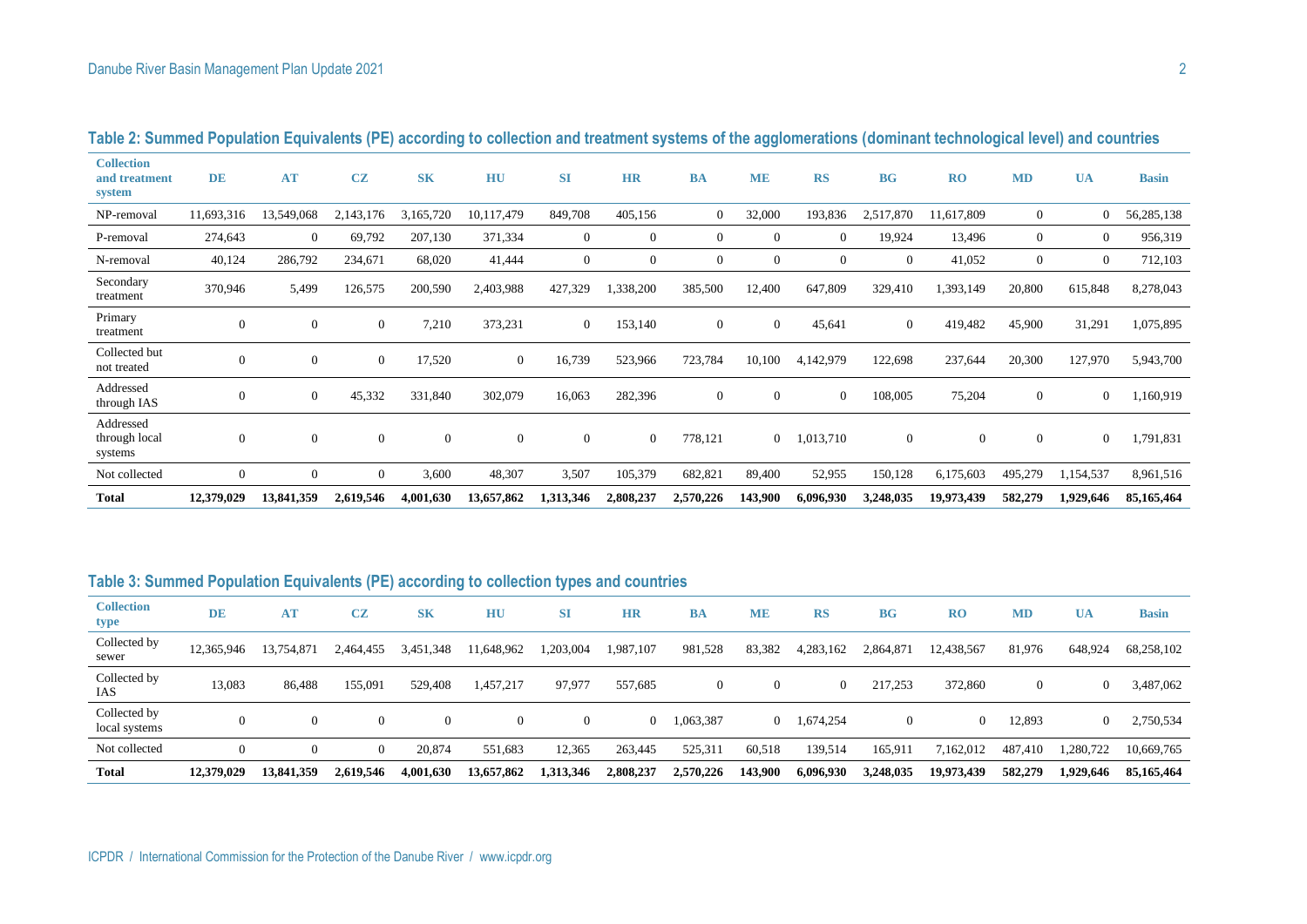| <b>Centralized treatment type</b> | <b>DE</b> | <b>AT</b> | CZ  | <b>SK</b> | HU       | <b>SI</b>      | <b>HR</b>   | <b>BA</b> | <b>ME</b> | <b>RS</b>   | <b>BG</b> | $_{\rm R0}$ | <b>MD</b> | <b>UA</b>      | <b>Basin</b> |
|-----------------------------------|-----------|-----------|-----|-----------|----------|----------------|-------------|-----------|-----------|-------------|-----------|-------------|-----------|----------------|--------------|
| NP-removal                        | 460       | 528       | 116 | 93        | 422      | 56             |             | $\Omega$  |           |             | 31        | 165         | $\Omega$  | $\overline{0}$ | 1,887        |
| P-removal                         | 9         | 73        | 19  | 4         | 32       | $\overline{0}$ | $\Omega$    | $^{(1)}$  | $\Omega$  | $\left($    |           |             | $\Omega$  | $\Omega$       | 142          |
| N-removal                         | 76        | $\theta$  | 19  | 78        | 13       | $\Omega$       | $\Omega$    | $\Omega$  | $\Omega$  | $\Omega$    |           |             | $\Omega$  | $\Omega$       | 191          |
| Secondary treatment               | 108       |           | 26  | 79        | 99       | 36             | 26          |           |           | 34          | 10        | 435         |           | 12             | 888          |
| Primary treatment                 | $\Omega$  | $\Omega$  |     |           | 33       | $\Omega$       | $\mathbf Q$ |           | $\Omega$  | $\mathbf Q$ |           | 35          | h         |                | 100          |
| Collected but not treated         | $\Omega$  |           |     | 12        | $\Omega$ |                | -98         | 73        |           | 283         | 87        | 143         | 20        | 21             | 751          |
| <b>Total</b>                      | 653       | 604       | 180 | 268       | 599      | 103            | 144         | 85        |           | 329         | 132       | 787         | 33        | 35             | 3,959        |

## **Table 4: Number of centralized treatment facilities according to treatment types and countries**

#### **Table 5: Summed Population Equivalents (PE) connected to centralized systems according to treatment types and countries**

| <b>Centralized</b><br>treatment<br>type | DE             | AT             | CZ             | <b>SK</b> | HU             | <b>SI</b>      | <b>HR</b>    | <b>BA</b>      | <b>ME</b>      | <b>RS</b>      | <b>BG</b> | <b>RO</b>  | <b>MD</b>    | <b>UA</b>      | <b>Basin</b> |
|-----------------------------------------|----------------|----------------|----------------|-----------|----------------|----------------|--------------|----------------|----------------|----------------|-----------|------------|--------------|----------------|--------------|
| NP-removal                              | 11,680,565     | 13,463,297     | 2,052,729      | 2,987,006 | 8,899,229      | 797,711        | 279,824      | $\overline{0}$ | 46,720         | 136,157        | 2,349,878 | 10,016,325 | $\mathbf{0}$ | $\overline{0}$ | 52,709,443   |
| P-removal                               | 40,118         | 286,086        | 225,277        | 70,589    | 87,990         | $\mathbf{0}$   | $\mathbf{0}$ | $\overline{0}$ | $\Omega$       |                | $\theta$  | 29,421     | $\mathbf{0}$ | $\overline{0}$ | 739,481      |
| N-removal                               | 274,343        | $\overline{0}$ | 63,691         | 173,525   | 349,930        | $\theta$       | $\theta$     | $\overline{0}$ | $\Omega$       | $\overline{0}$ | 18,529    | 16,063     | $\mathbf{0}$ | $\overline{0}$ | 896,082      |
| Secondary<br>treatment                  | 370,920        | 5,488          | 122,757        | 184,438   | 1,982,913      | 388,470        | 1,085,013    | 339,040        | 9,160          | 554,213        | 319,311   | 1,331,622  | 34,547       | 536,949        | 7,264,840    |
| Primary<br>treatment                    | $\overline{0}$ | $\theta$       |                | 4,857     | 328,900        | $\overline{0}$ | 109,694      | 4,797          | $\overline{0}$ | 44,817         | 5,103     | 602,597    | 31,050       | 23,521         | 1,155,336    |
| Collected but<br>not treated            | $\theta$       | $\theta$       | $\overline{0}$ | 30,933    | $\overline{0}$ | 16,823         | 512,575      | 637,691        | 27,502         | 3,547,975      | 172,050   | 442,538    | 16,379       | 88,454         | 5,492,920    |
| <b>Total</b>                            | 12,365,946     | 13,754,871     | 2,464,455      | 3,451,348 | 11,648,962     | 1,203,004      | 1,987,107    | 981,528        | 83,382         | 4,283,162      | 2,864,871 | 12,438,567 | 81,976       | 648,924        | 68,258,102   |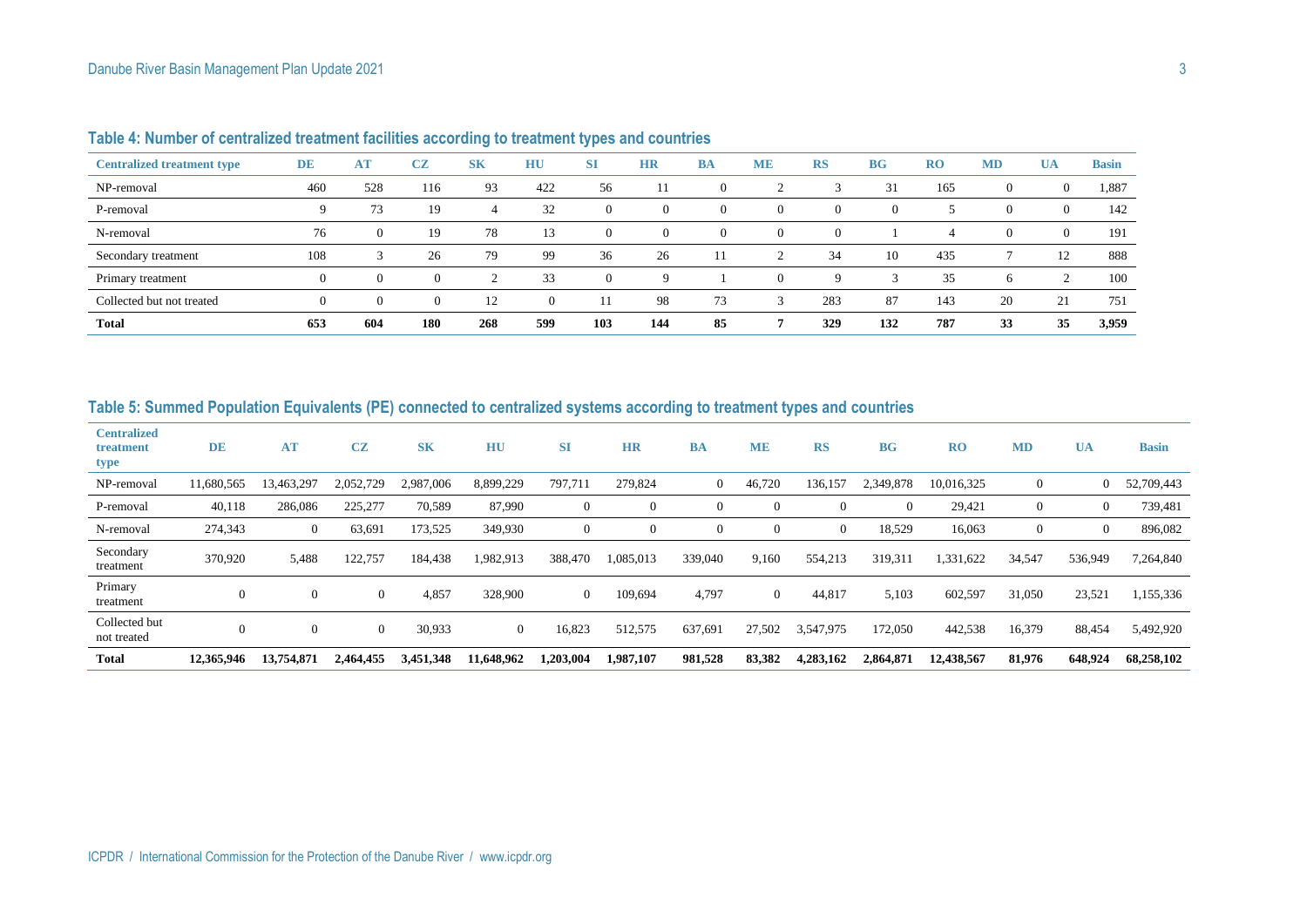| <b>Centralized</b><br>treatment<br>type | DE      | <b>AT</b> | CZ    | <b>SK</b> | HU      | <b>SI</b> | <b>HR</b> | <b>BA</b> | <b>ME</b> | <b>RS</b> | <b>BG</b> | RO       | <b>MD</b> | <b>UA</b> | <b>Basin</b> |
|-----------------------------------------|---------|-----------|-------|-----------|---------|-----------|-----------|-----------|-----------|-----------|-----------|----------|-----------|-----------|--------------|
| NP-removal                              | 3,351.0 | 4,118.5   | 494.2 | 1,169.5   | 4,939.4 | 464.3     | 288.0     | 0.0       | 762.1     | 256.2     | 2,834.9   | 26,489.3 | 0.0       | 0.0       | 45,167.4     |
| P-removal                               | 27.6    | 129.4     | 39.6  | 59.3      | 132.2   | 0.0       | 0.0       | 0.0       | 0.0       | 0.0       | 0.0       | 34.8     | 0.0       | 0.0       | 422.9        |
| N-removal                               | 108.5   | 0.0       | 24.0  | 142.4     | 90.4    | 0.0       | 0.0       | 0.0       | 0.0       | 0.0       | 21.4      | 23.3     | 0.0       | 0.0       | 409.9        |
| Secondary<br>treatment                  | 248.9   | 6.4       | 33.7  | 393.9     | 1,535.3 | 447.4     | 6,965.9   | 5,994.8   | 45.1      | 3,693.4   | 748.7     | 4,398.8  | 446.9     | 1,065.1   | 26,024.3     |
| Primary<br>treatment                    | 0.0     | 0.0       | 0.0   | 18.3      | 265.9   | $0.0\,$   | 1,869.0   | 105.1     | 0.0       | 597.9     | 112.9     | 3,983.9  | 796.8     | 300.5     | 8,050.3      |
| Collected but<br>not treated            | 0.0     | 0.0       | 0.0   | 176.7     | 0.0     | 368.3     | 10,834.9  | 14,047.4  | 166.6     | 63,763.0  | 6,285.5   | 8,483.0  | 443.4     | 1,597.4   | 106,166.3    |
| <b>Total</b>                            | 3,736.0 | 4,254.3   | 591.5 | 1,960.2   | 6,963.1 | 1,280.0   | 19,957.8  | 20,147.3  | 973.8     | 68,310.5  | 10,003.3  | 43,413.0 | 1,687.1   | 2,963.0   | 186,241.1    |

**Table 6: Biochemical Oxygen Demand (BOD) discharges of centralized systems according to treatment types and countries (t/year)**

#### **Table 7: Chemical Oxygen Demand (COD) discharges of centralized systems according to treatment types and countries (t/year)**

| <b>Centralized</b><br>treatment<br>type | <b>DE</b> | AT       | CZ      | <b>SK</b> | HU       | <b>SI</b> | <b>HR</b> | <b>BA</b> | <b>ME</b> | <b>RS</b> | <b>BG</b> | R <sub>0</sub> | <b>MD</b> | <b>UA</b> | <b>Basin</b> |
|-----------------------------------------|-----------|----------|---------|-----------|----------|-----------|-----------|-----------|-----------|-----------|-----------|----------------|-----------|-----------|--------------|
| NP-removal                              | 24,197.0  | 28,925.9 | 3,710.5 | 6,009.5   | 17,435.9 | 2,759.5   | 1,583.8   | 0.0       | 1,524.2   | 469.6     | 10,394.7  | 67,381.6       | 0.0       | 0.0       | 164,392.3    |
| P-removal                               | 144.6     | 576.3    | 333.3   | 259.6     | 449.6    | 0.0       | 0.0       | 0.0       | 0.0       | 0.0       | 0.0       | 133.0          | 0.0       | 0.0       | 1,896.4      |
| N-removal                               | 603.7     | 0.0      | 155.8   | 513.0     | 535.7    | 0.0       | 0.0       | 0.0       | 0.0       | 0.0       | 78.4      | 78.1           | 0.0       | 0.0       | 1,964.6      |
| Secondary<br>treatment                  | 1,232.3   | 20.0     | 183.3   | 3,664.7   | 4,601.1  | 1,755.8   | 10,676.2  | 10,990.5  | 82.0      | 6,694.0   | 2,745.1   | 10,213.2       | 633.1     | 3,644.4   | 57,135.6     |
| Primary<br>treatment                    | 0.0       | 0.0      | 0.0     | 59.9      | 914.4    | 0.0       | 3,212.3   | 192.7     | 0.0       | 1,096.2   | 207.0     | 11,376.7       | 1,289.1   | 510.8     | 18,859.2     |
| Collected but<br>not treated            | 0.0       | 0.0      | 0.0     | 365.2     | 0.0      | 767.4     | 19,864.1  | 25,753.6  | 333.1     | 116,898.8 | 11,590.0  | 20,299.3       | 732.1     | 2,715.6   | 199.319.1    |
| <b>Total</b>                            | 26,177.5  | 29,522.1 | 4,382.9 | 10,871.8  | 23,936.8 | 5,282.7   | 35,336.4  | 36,936.8  | 1,939.4   | 125,158.7 | 25,015.1  | 109,481.9      | 2,654.2   | 6,870.9   | 443,567.1    |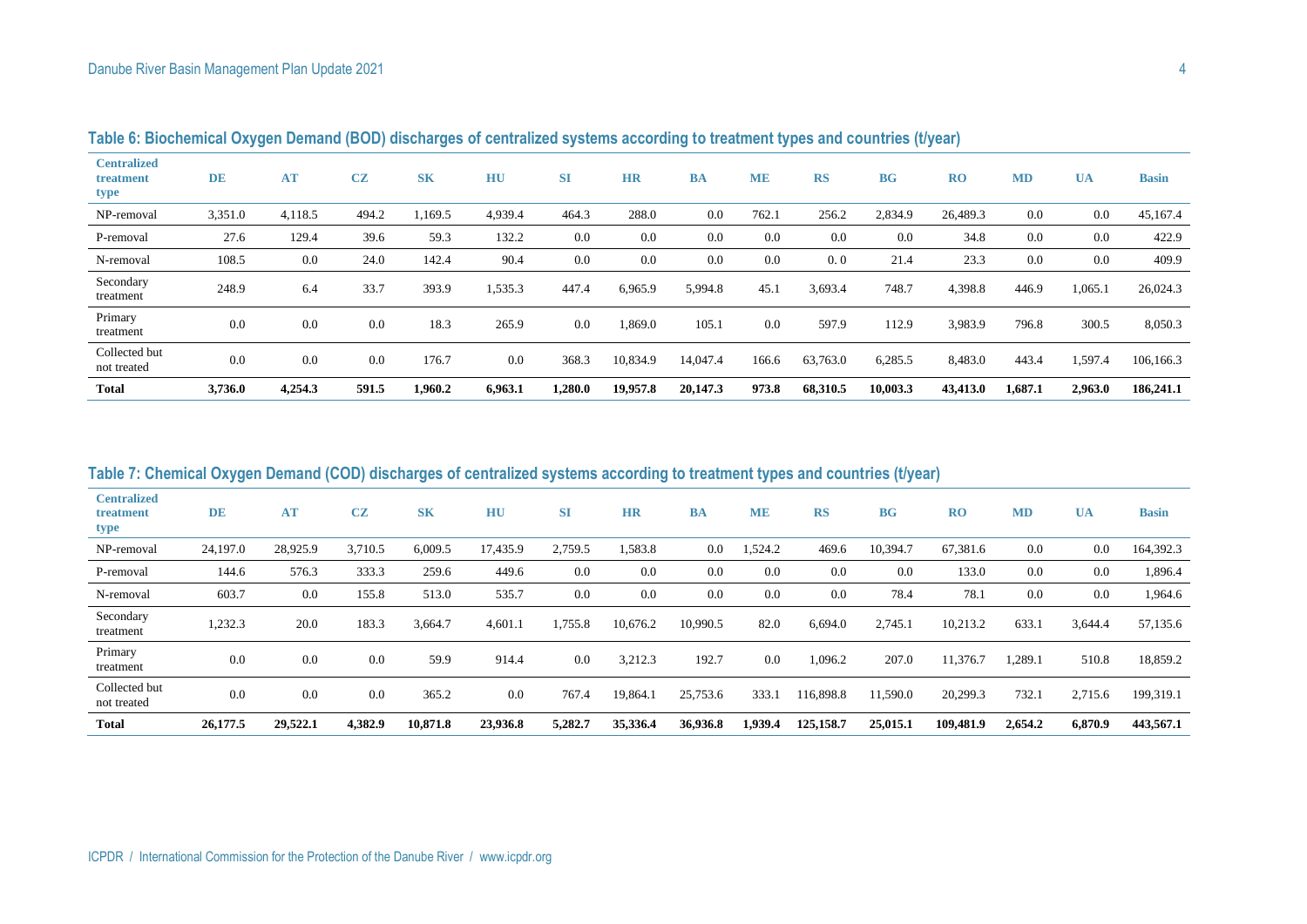| <b>Centralized</b><br>treatment<br>type | <b>DE</b> | AT      | CZ      | <b>SK</b> | HU      | <b>SI</b> | <b>HR</b> | <b>BA</b> | <b>ME</b> | <b>RS</b> | BG      | <b>RO</b> | <b>MD</b> | <b>UA</b> | <b>Basin</b> |
|-----------------------------------------|-----------|---------|---------|-----------|---------|-----------|-----------|-----------|-----------|-----------|---------|-----------|-----------|-----------|--------------|
| NP-removal                              | 9,892.0   | 8,473.3 | 1,366.6 | 2,475.9   | 5,519.7 | 588.9     | 253.4     | 0.0       | 111.8     | 83.1      | ,701.0  | 10,532.1  | 0.0       | 0.0       | 40,997.8     |
| P-removal                               | 54.6      | 339.3   | 134.7   | 81.1      | 102.6   | 0.0       | 0.0       | 0.0       | 0.0       | 0.0       | 0.0     | 18.6      | 0.0       | 0.0       | 731.0        |
| N-removal                               | 191.9     | 0.0     | 62.2    | 64.5      | 234.9   | 0.0       | 0.0       | 0.0       | 0.0       | 0.0       | 12.8    | 22.5      | 0.0       | 0.0       | 588.8        |
| Secondary<br>treatment                  | 473.5     | 7.1     | 80.2    | 328.1     | 1,283.4 | 685.3     | 2,194.7   | 921.5     | 10.8      | 1.070.3   | 898.4   | .596.5    | 141.4     | 1,185.1   | 10,876.1     |
| Primary<br>treatment                    | 0.0       | 0.0     | 0.0     | 4.6       | 221.3   | 0.0       | 311.8     | 17.5      | 0.0       | 114.7     | 16.9    | 1,693.6   | 134.3     | 56.4      | 2,571.2      |
| Collected but<br>not treated            | 0.0       | 0.0     | 0.0     | 17.8      | 0.0     | 54.0      | 1,589.1   | 2,181.7   | 24.4      | 9,351.9   | 948.3   | 2,294.6   | 68.2      | 233.2     | 16,763.3     |
| <b>Total</b>                            | 10.612.0  | 8.819.7 | 1,643.8 | 2.972.0   | 7.361.9 | 1,328.2   | 4,349.0   | 3.120.7   | 147.0     | 10.620.0  | 3,577.4 | 16,157.8  | 343.9     | 1.474.7   | 72,528.1     |

**Table 8: Total Nitrogen (TN) discharges of centralized systems according to treatment types and countries (t/year)**

#### **Table 9: Total Phosphorus (TP) discharges of centralized systems according to treatment types and countries (t/year)**

| <b>Centralized</b><br>treatment<br>type | DE    | <b>AT</b> | CZ    | <b>SK</b> | HU      | <b>SI</b> | <b>HR</b> | <b>BA</b> | <b>ME</b> | <b>RS</b> | <b>BG</b> | RO      | <b>MD</b> | <b>UA</b> | <b>Basin</b> |
|-----------------------------------------|-------|-----------|-------|-----------|---------|-----------|-----------|-----------|-----------|-----------|-----------|---------|-----------|-----------|--------------|
| NP-removal                              | 582.8 | 550.6     | 97.8  | 184.4     | 601.0   | 82.6      | 39.4      | 0.0       | 22.9      | 7.9       | 141.7     | 1,103.1 | $0.0\,$   | 0.0       | 3,414.1      |
| P-removal                               | 6.4   | 18.3      | 7.8   | 4.8       | 14.7    | 0.0       | 0.0       | 0.0       | 0.0       | 0.0       | 0.0       | 1.7     | 0.0       | 0.0       | 53.7         |
| N-removal                               | 50.5  | 0.0       | 13.8  | 15.5      | 36.5    | 0.0       | 0.0       | 0.0       | 0.0       | 0.0       | 7.5       | 2.2     | 0.0       | 0.0       | 126.0        |
| Secondary<br>treatment                  | 72.9  | 1.1       | 9.3   | 36.6      | 554.9   | 124.1     | 628.4     | 202.6     | 2.6       | 254.8     | 131.0     | 243.3   | 48.9      | 205.7     | 2,516.1      |
| Primary<br>treatment                    | 0.0   | 0.0       | 0.0   | 0.7       | 32.6    | 0.0       | 71.8      | 3.5       | 0.0       | 25.2      | 2.8       | 156.6   | 37.3      | 11.6      | 342.0        |
| Collected but<br>not treated            | 0.0   | 0.0       | 0.0   | 2.6       | 0.0     | 9.2       | 370.2     | 471.5     | 5.0       | 1,912.9   | 158.1     | 279.5   | 19.2      | 47.9      | 3,276.1      |
| <b>Total</b>                            | 712.7 | 570.1     | 128.7 | 244.5     | 1,239.6 | 215.9     | 1,109.8   | 677.7     | 30.4      | 2,200.7   | 441.1     | 1,786.3 | 105.4     | 265.2     | 9,728.1      |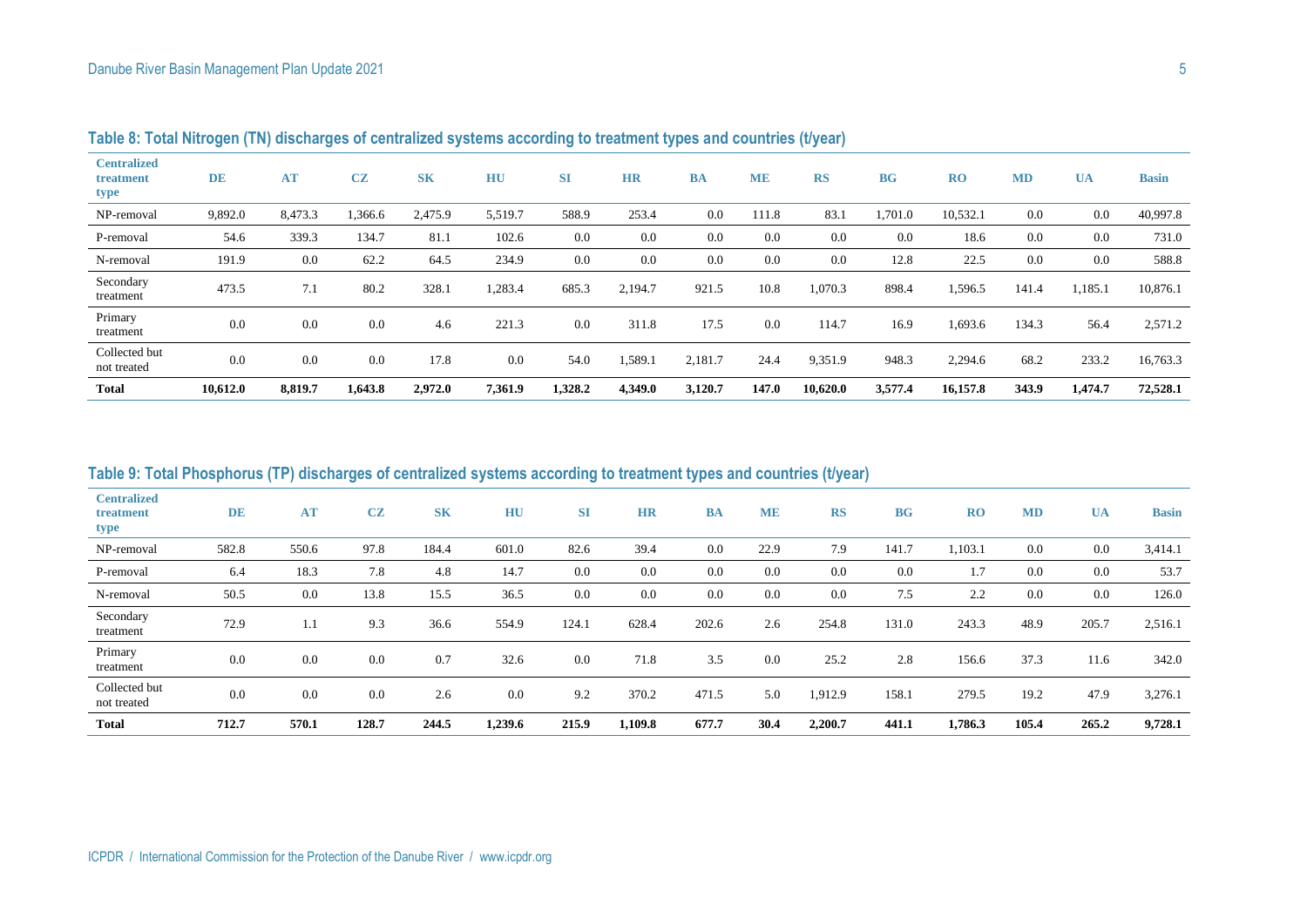| <b>Scenario</b> | <b>Sewer</b> | <b>IAS</b> | <b>Local system &amp; Not collected</b> |
|-----------------|--------------|------------|-----------------------------------------|
| Reference       | 68,258,102   | 3,487,062  | 13,420,300                              |
| <b>Baseline</b> | 75,417,050   | 4.624.307  | 5,124,107                               |
| Vision I        | 80, 103, 651 | 5,061,813  |                                         |
| Vision II       | 76,599,420   | 8.566.044  |                                         |

## **Table 10: Summed basin-wide Population Equivalents (PE) according to collection types and future scenarios**

#### **Table 11: Summed basin-wide Population Equivalents (PE) connected to centralized systems according to treatment types and future scenarios**

| <b>Scenario</b> | <b>Tertiary</b> | <b>Secondary</b> | <b>Primary</b> | <b>Collected but not treated</b> |
|-----------------|-----------------|------------------|----------------|----------------------------------|
| Reference       | 54, 345, 005    | 7.264.840        | 1.155.336      | 5.492.920                        |
| <b>Baseline</b> | 62.618.034      | 9.110.206        | 81.666         | 3,607,143                        |
| Vision I        | 70.435.042      | 9.668.609        |                | 0                                |
| Vision II       | 68,874,889      | 7,724,531        |                | $\Omega$                         |

#### **Table 12: Summed basin-wide surface water and soil emissions according to future scenarios (t/year)**

|                 | <b>BOD</b>   |         | <b>COD</b> |             | TN           |             | TP           |             |
|-----------------|--------------|---------|------------|-------------|--------------|-------------|--------------|-------------|
| <b>Scenario</b> | <b>Water</b> | Soil    | Water      | <b>Soil</b> | <b>Water</b> | <b>Soil</b> | <b>Water</b> | <b>Soil</b> |
| Reference       | 186,241      | 295,225 | 443,567    | 543,667     | 72,528       | 46.959      | 9,728        | 7,726       |
| Baseline        | 162,850      | 114,030 | 436,199    | 212,377     | 82,664       | 21.911      | 10,121       | 3,351       |
| Vision I        | 97.762       | 2,003   | 339,904    | 7,343       | 79.578       | 6,076       | 8.581        | 611         |
| Vision II       | 96,531       | 3,515   | 335,389    | 12,887      | 75,336       | 10,990      | 8,125        | 1,124       |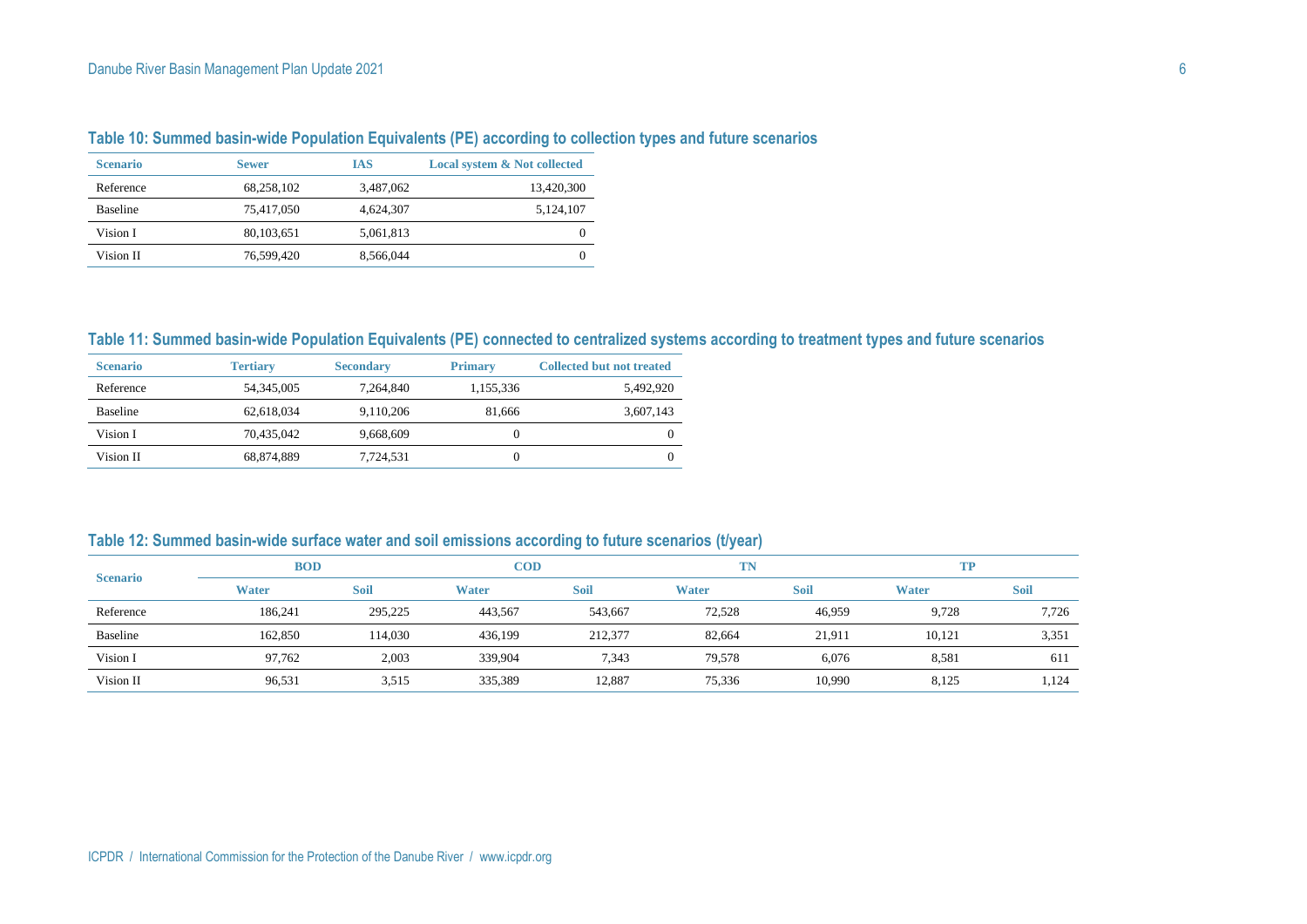| <b>Country</b>         | <b>Baseline</b> |            |           |           |            | <b>Vision I</b> |           |           | <b>Vision II</b> |            |           |           |  |
|------------------------|-----------------|------------|-----------|-----------|------------|-----------------|-----------|-----------|------------------|------------|-----------|-----------|--|
|                        | <b>BOD</b>      | <b>COD</b> | <b>TN</b> | <b>TP</b> | <b>BOD</b> | <b>COD</b>      | <b>TN</b> | <b>TP</b> | <b>BOD</b>       | <b>COD</b> | <b>TN</b> | <b>TP</b> |  |
| DE                     | 0.0             | $0.0\,$    | $0.0\,$   | 0.0       | 0.0        | 0.0             | 0.0       | $0.0\,$   | 0.0              | 0.0        | $0.0\,$   | 0.0       |  |
| AT                     | $0.0\,$         | $0.0\,$    | $-0.6$    | $-0.2$    | $0.0\,$    | $0.0\,$         | $-0.6$    | $-0.2$    | $0.0\,$          | $0.0\,$    | $-0.6$    | $-0.2$    |  |
| $\operatorname{CZ}$    | 0.0             | $0.0\,$    | $-1.7$    | $-0.9$    | $0.0\,$    | $0.0\,$         | $-1.7$    | $-0.9$    | $0.0\,$          | $0.0\,$    | $-1.7$    | $-0.9$    |  |
| SK                     | $-8.7$          | $-24.4$    | $-2.5$    | $-3.0$    | 2.7        | $-19.8$         | $-6.8$    | 5.8       | 1.6              | $-20.5$    | $-9.5$    | 2.2       |  |
| HU                     | 10.8            | 12.9       | 2.6       | $-18.0$   | 10.8       | 12.9            | 2.6       | $-18.0$   | 10.4             | 12.5       | 1.8       | $-18.3$   |  |
| SI                     | $-18.2$         | $-7.3$     | $-25.1$   | $-38.5$   | $-7.4$     | 4.6             | 7.7       | $-31.5$   | $-7.5$           | 4.6        | 7.6       | $-31.5$   |  |
| HR                     | $-80.2$         | $-64.3$    | $-55.5$   | $-77.6$   | $-80.2$    | $-64.3$         | $-55.5$   | $-77.6$   | $-80.4$          | $-64.7$    | $-57.2$   | $-78.1$   |  |
| BA                     | $-2.0$          | $-1.6$     | $-0.2$    | $-0.9$    | $-83.9$    | $-67.8$         | $-24.0$   | $-60.1$   | $-84.3$          | $-68.7$    | $-31.9$   | $-63.5$   |  |
| ME                     | $0.0\,$         | $0.0\,$    | $0.0\,$   | $0.0\,$   | $-92.2$    | $-85.7$         | $-54.4$   | $-70.3$   | $-92.6$          | $-86.4$    | $-62.4$   | $-74.3$   |  |
| RS                     | $-15.9$         | $-13.8$    | $-0.6$    | $-5.0$    | $-90.3$    | $-81.8$         | $-55.2$   | $-73.0$   | $-90.4$          | $-82.0$    | $-57.6$   | $-74.3$   |  |
| $\mathbf{B}\mathbf{G}$ | $-48.9$         | $-34.5$    | $-22.6$   | $-34.4$   | $-48.9$    | $-34.5$         | $-22.6$   | $-34.4$   | $-49.1$          | $-34.8$    | $-25.0$   | $-36.6$   |  |
| RO                     | 21.4            | 38.8       | 84.1      | 103.6     | 25.2       | 44.2            | 89.9      | 108.0     | 23.4             | 41.7       | 73.3      | 91.5      |  |
| MD                     | $-68.0$         | $-56.6$    | $-17.6$   | $-42.3$   | 24.4       | 144.4           | 352.0     | 125.6     | 19.7             | 133.6      | 270.6     | 96.6      |  |
| UA                     | 9.7             | 11.8       | 14.2      | 12.0      | $-6.0$     | 48.5            | 82.7      | 44.9      | $-10.4$          | 41.5       | 51.2      | 25.9      |  |
| <b>Basin</b>           | $-12.6$         | $-1.7$     | 14.0      | 4.0       | $-47.5$    | $-23.4$         | 9.7       | $-11.8$   | $-48.2$          | $-24.4$    | 3.9       | $-16.5$   |  |

**Table 13: Relative changes of surface water emissions via urban wastewater discharges according to countries and future scenarios as compared to the reference status (%)**